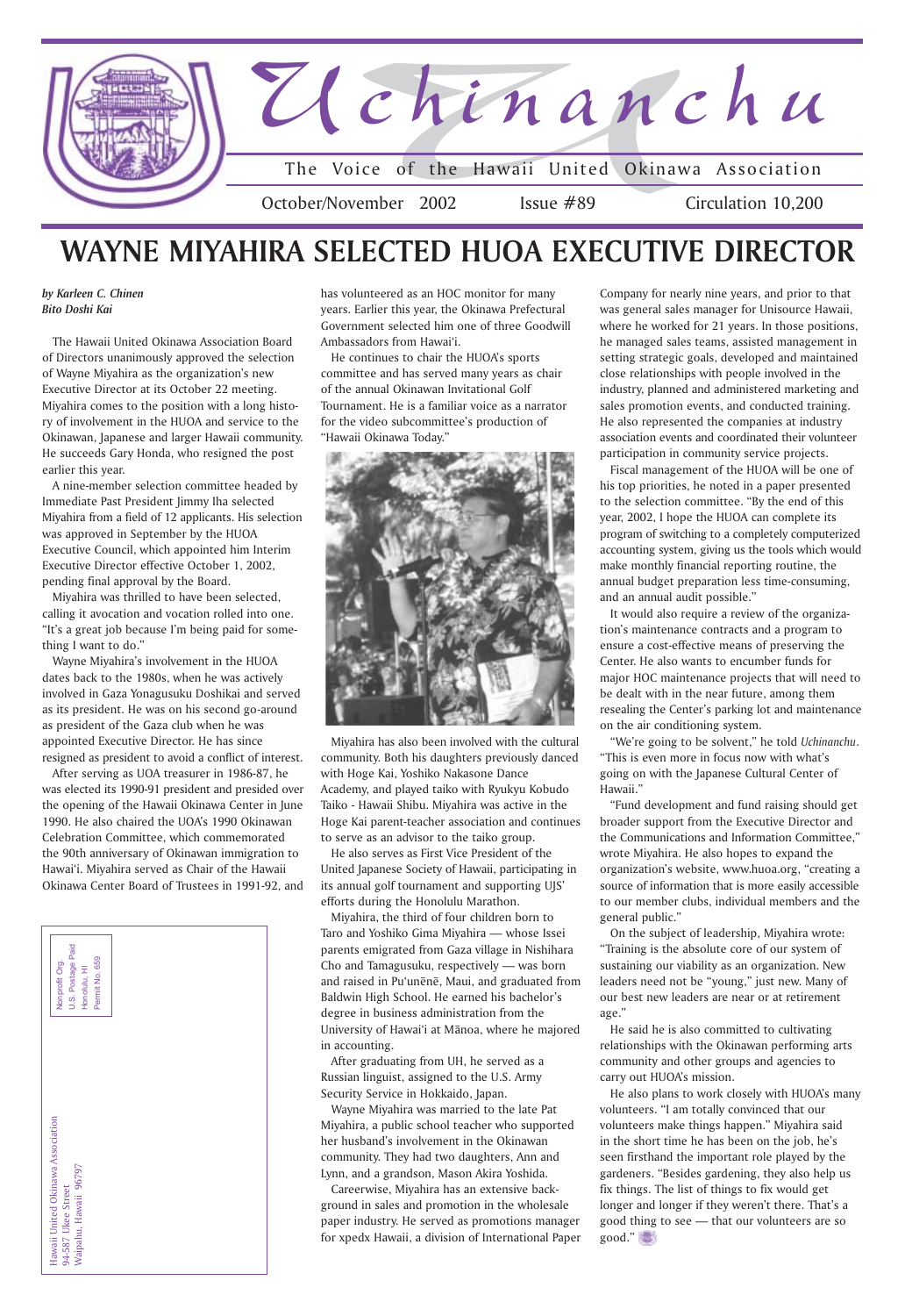#### Uchinanchu

*Uchinanchu* is the newsletter of the Hawaii United Okinawa Association. Although subject to change, issues will be published monthly during this centennial year of Okinawan immigration to Hawaii. Volunteer writers are welcome. Send your name, address and telephone number to *Uchinanchu* Newsletter, Hawaii United Okinawa Association, 94-587 Ukee St., Waipahu, Hawaii 96797. E-mail articles to Kchinen@lava.net

*Uchinanchu* reserves the right to edit all material for clarity and accuracy.

#### *PLEASE KOKUA!*

Production costs for *Uchinanchu* have escalated due to increases in circulation, labeling expenses and postage. Your contribution to help defray some of the expenses is greatly appreciated.

*Uchinanchu* is our voice — the voice of the Hawaii United Okinawa Association, its members, and the "home" we all built together: the Hawaii Okinawa Center. By sharing information and experiences, *Uchinanchu* keeps us connected as a family, dedicated to preserving, sharing and perpetuating our Okinawan cultural heritage.

> **SEPTEMBER 2002 (\$1,200.00)** Anonymous Ruth Arakaki Mr. & Mrs. Yoshio Awakuni (Kapa'a, Kaua'i) Faye F. Doi (Culver City, California) Ronald & Lorraine Gibo (Pukalani, Maui) Betsy S. Han Hawaii Sashiki Chinen Doshikai In Memory of the Late Yoshimori Higa Toshio Higa Herbert & Elsie Ikehara Kay Iraha Donald Ishiara George Kamimura (Wailuku, Maui) In Memory of Satoshi Nakasato, killed in Korean War and rest of the comrades Masato & Harue Katekaru Mr. & Mrs. Michael Kekina On behalf of Good Samaritan Jo Ann Uehara by Roy K. Kino Mr. & Mrs. Shige Kobashigawa (Kōloa, Kaua'i)

In April, HUOA received \$365.00 in contributions for *Uchinanchu* — donations we inadvertently overlooked. We apologize for the oversight, but thank these loyal readers for their support. Two of the donations came from supporters in California and Illinois. We also received \$490.00 in contributions for *Uchinanchu* in August, including one each from Kaua'i and Maui, and one from California. In September, HUOA received \$1,200.00 in donations for *Uchinanchu*, including two from Kaua'i, three from Maui, and one each from California and Illinois. We also received a donation made on behalf of a good samaritan whose kind act is also detailed.

Every dollar donated — along with the valuable income from advertising — helps offset the cost of publishing *Uchinanchu*. HUOA sends a sincere ippe nihei deebiru to the following donors. Mahalo for keeping *Uchinanchu* alive and thriving.

Sada & Michele Tengan (Fountain Valley, California) Isao & Ayako Tomita Mike Uyesu

| Name:                                                                                                                              |                                                                                                                                                                                                                                                                               |                                                                                                                                                             |                                                                                      |
|------------------------------------------------------------------------------------------------------------------------------------|-------------------------------------------------------------------------------------------------------------------------------------------------------------------------------------------------------------------------------------------------------------------------------|-------------------------------------------------------------------------------------------------------------------------------------------------------------|--------------------------------------------------------------------------------------|
| Address:                                                                                                                           |                                                                                                                                                                                                                                                                               |                                                                                                                                                             |                                                                                      |
|                                                                                                                                    | Enclosed is my donation of \$                                                                                                                                                                                                                                                 | Hm. phone:                                                                                                                                                  |                                                                                      |
| Please send your donation to                                                                                                       |                                                                                                                                                                                                                                                                               |                                                                                                                                                             |                                                                                      |
| HUOA Newsletter Fund, 94-587 Ukee Street, Waipahu, HI 96797                                                                        |                                                                                                                                                                                                                                                                               |                                                                                                                                                             |                                                                                      |
|                                                                                                                                    | UCHINANCHU ADVERTISING RATES                                                                                                                                                                                                                                                  |                                                                                                                                                             |                                                                                      |
| Half page $10^{1/4}$ " x 8" • 1/4 page 5" x 8" • 1/5 page 5" x 4"<br>$SIZE -$<br>1/6 page $3^{1/4}$ x 3" • 1/8 page $3^{1/4}$ x 2" |                                                                                                                                                                                                                                                                               |                                                                                                                                                             |                                                                                      |
| $COST -$                                                                                                                           | Single issue Half- $$600 \rightarrow 1/4 - $300$<br>Two issues $\quad$ Half-\$1,100 $\cdot$ 1/4-\$500<br>Three issues Half-\$1,620 • $1/4$ -\$810 • $1/5$ -\$405<br>Six issues Half-\$3,000 • $1/4$ -\$1,500 • $1/5$ -\$750<br>Twelve issues Half-\$6,000 $\cdot$ 1/4-\$3,000 | $\cdot$ 1/5 - \$150<br>$\cdot$ 1/6-\$75<br>• $1/6 - $125$<br>• $1/5 - $250$<br>• $1/6 - $200$<br>• $1/6 - $375$<br>$\cdot$ 1/5-\$1,500<br>$\cdot$ 1/6-\$750 | • $1/8 - 550$<br>• $1/8 - $90$<br>• $1/8 - $135$<br>• $1/8 - $250$<br>• $1/8 - $500$ |

**AUGUST 2002 (\$490.00)** Satoshi & Dina Ajifu Clarence Y. Asato Shigeo Higa Tom T. & Betty U. Higa Clara M. Kajiwara Mr. & Mrs. Gentoku Kamiya (Kekaha, Kaua'i) Norman & Kay Kino Howard & Masayo Oshiro (Pukalani, Maui) Tokuo & Lily Sakai

Hideko Tamanaha (Wood Dale, Illinois) Jerry & Edna Miyasato **APRIL 2002 (\$365.00)** Shigeo Asato Michael & Kathleen Orlowski Leatrice R. Itoh Toshiko Matsuoka B. Nishizawa Yoshiko Sakima In Memory of Suye N. Shiroma (Redondo Beach, California) Kameko Tokumine Kimiko Yamaguchi Tsuneo Yamashita

Betty Maeshiro Mack & Yaeko N. Miyashiro Lillian Nakagawa Shizue Nakama Clark S. Nakata Harry Nohara Doris S. Oshiro Kiyoshi Taira Hideko Tamanaha (Wood Dale, Illinois) Suetoshi Tamanaha (Kula, Maui) Seihan & Alice Tamashiro Florence K. Tokuda Ruth S. Toma Katsuo Yamashiro Frances Yamauchi Frederick & Lillian Yogi Gladys S. Shimabuku Linyei & Dora Shimabukuro Tsunehiko Shimabukuro Masao Takara Tom T. Tasato Seiyu & Yoshino Toguchi (Pepe'ekeo, Hawai'i) Beatrice F. Tomihama Al Uyechi (Centreville, Virginia) Shigeo Uyehara In Memory of Masako Wauke Mr. & Mrs. Frank K. Yamashiro Wallace S. Yara

#### **AUGUST-SEPTEMBER DONATIONS**

The Hawaii United Okinawa Association gratefully acknowledges the following individuals for their generous donations received in August and September. The contributions totaled \$639.86. Ippe nihei deebiru for supporting HUOA!

Daisy Arakaki

Lily Y. Arakaki Scott Culbertson & Christine Higa Donation Bowl Donation Bowl Donation Bowl Donation Bowl Donation Bowl Donation Bowl

Prices reflect camera ready ads. There will be a \$25.00 minimum fee for production work. *Please contact Karen Kuba-Hori at 676-5400 or 676-7811 (fax) for more information.*

| President-elect George Tamashiro, Wahiawa Okinawa Kyoyu Kai                              |
|------------------------------------------------------------------------------------------|
|                                                                                          |
| Executive Secretary Jane Tateyama                                                        |
| Assistant Executive Secretary Thelma Lam                                                 |
| Japanese Language Secretary Chikako Nago                                                 |
|                                                                                          |
| Assistant Treasurer Jaysin Asato                                                         |
| Immediate Past President Jimmy Iha (Chatan-Kadena Chojin Kai, Wahiawa Okinawa Kyoyu Kai) |
| Managing Editor Karleen C. Chinen                                                        |
|                                                                                          |
| Karleen C. Chinen                                                                        |
| Design & Layout Stephan Doi                                                              |
| Editorial/Production Services MBFT Media                                                 |
|                                                                                          |

### UCHINANCHU

Ippe nihei deebiru . . mahalo . . .

**HUOA MEMBERS: PLEASE CALL KEIKO URA "KEIKO-SAN" OR "MS. KEIKO"**

#### To Whom It May Concern:

Those Uchinanchus who appear on Ms. Keiko (Ura's) interview on Radio KZOO — regardless of how intimate your relationship may be, have some respect to address her as "Ms. Keiko or "Keiko-san," instead of "Keiko." It just sounds terrible.

*Embarrassed Uchinanchu*

Chozen Gima Morimasa Goya USMC Col. (ret.) F.L. & Shirley J. Jones Taizo Makishi Take Makishi Larry & Margaret Miyashiro Yasakazu Moromisato Tsuruko Shimabukuro Isao Taira

#### **THE OKINAWAN SPIRIT**

#### *by Roy K. Kino*

*Kanegusuku Sonjin Kai, Itoman Shijin Kai and Yomitan Club*

**This contribution to Uchinanchu is being made on behalf of Jo Ann Uehara.**

It was 8:30 on a Saturday morning in August, and I was driving on Kauka Boulevard to the Hawaii Okinawa Center to attend our monthly genealogy meeting when I stopped at a traffic light. While waiting for the light to change, I noticed that steam was coming out of the engine of the pick-up I was driving. I pulled over to the right shoulder, lifted the hood, and found that the steam was coming out of the radiator. I immediately turned on my emergency flasher and waited, hoping that someone would come to my assistance.

In just a few minutes, a young lady came and asked me whether I needed her cellular to call for help. I told her I needed some water and a gallon of anti-freeze. She graciously offered to pick them up, so I handed her a \$20 bill to pay for the water and anti-freeze. But she smiled and drove off without taking the \$20. She said she'd be back in 10 minutes, and she was.

By the time she returned, the radiator had cooled and I was able to pour the water and the anti-freeze into the radiator. When I completed it, I gave her the \$20, and again she refused. I could not believe it. I said to her, "Lady, I don't know you, and you don't know me, yet you went out of your way to help me — a total stranger." She smiled and said when she was a child, her mother taught her that she should help others when they are in need. I thanked her and asked for her name. She said "Jo Ann Uehara," and drove away.

What a very special person — helping me in my time of need and yet refusing to accept a reimbursement for the expenses incurred. Early English and Portuguese sailors in the 13th and 14th centuries spoke highly of the kindness and generosity of the Okinawans in their journeys to Southeast Asia. Yes, the Okinawan spirit existed then, but continues today. The actions of Jo Ann Uehara proves that the Okinawan spirit is alive and well today.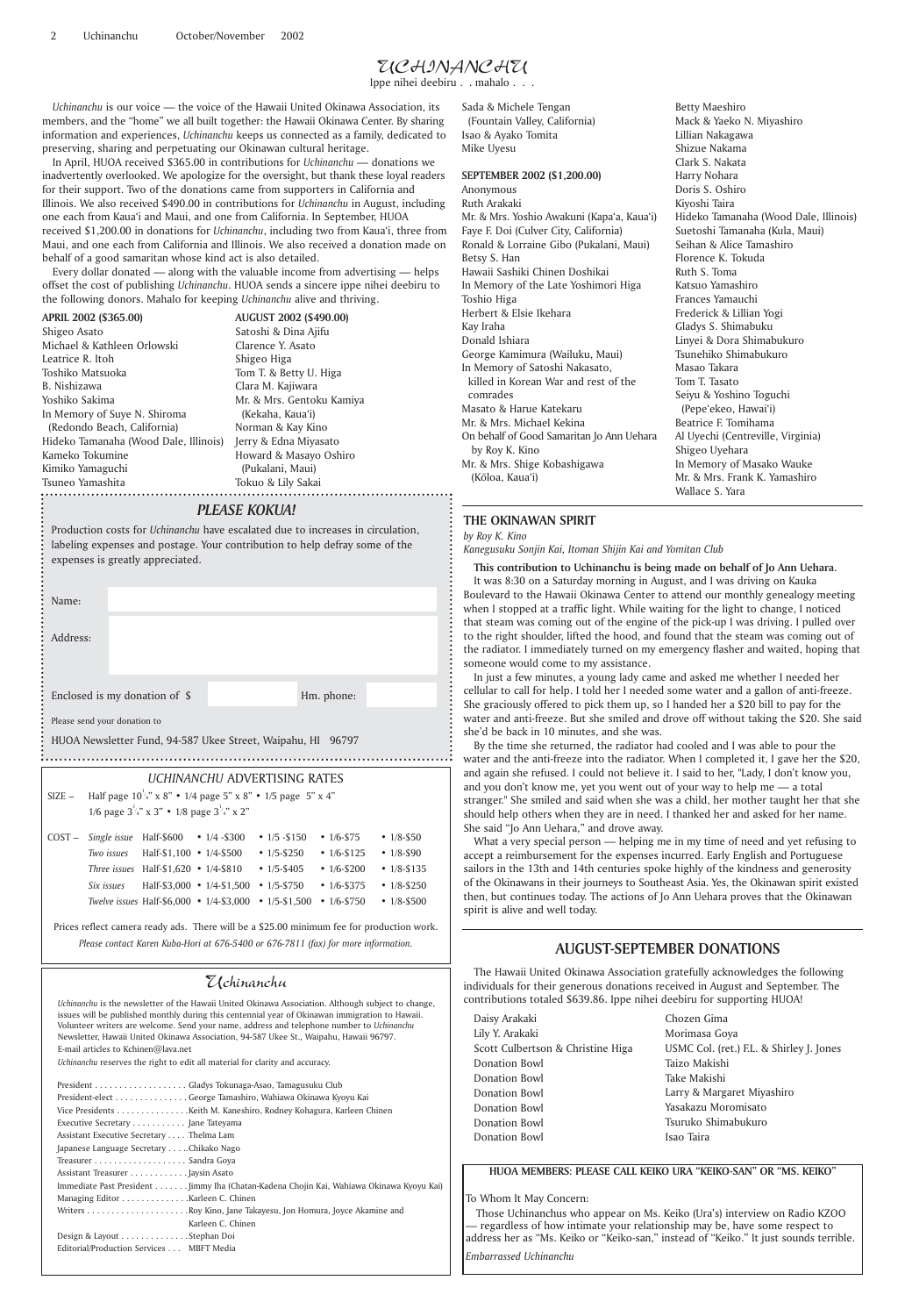#### **by Jon Itomura**

*Chair, Fund Development Subcommittee Young Okinawans of Hawaii, Chatan-Kadena Chojin Kai*

Another busy year has passed and the Hawaii United Okinawa Association's Fund Development Committee is once again seeking donations through the HUOA's annual "Preserving Our Legacy" fund-raising letter drive. Ippe Nihwe Debiru for all your generous contributions during the 2001-02 campaign. Thanks to your generous contributions, the "Preserving Our Legacy" fund drive raised in excess of \$90,000. Unfortunately, we fell \$26,862 short of our goal of \$120,000.

Each year, the Fund Development Committee strives to continue its mission to preserve, perpetuate and promote our Okinawan culture by raising needed funds to maintain our home, the Hawaii Okinawa Center, for future generations of Hawaii Uchinanchu. While the majority of the numerous cultural programs offered through the HUOA are supported by funds raised during the seasonal craft fairs and annual Okinawan Festival, your donations to the "Preserving Our Legacy" campaign are set aside as the primary source of funds to maintain our Hawaii Okinawa Center in Waipio. Administrative and facility maintenance costs increase every year, but thanks to the efforts of many special individuals and companies who share in our vision of continuing to build a legacy for future generations, HUOA has managed to find ways to make ends meet.

The Fund Development Committee will continue its focus on educating the Uchinanchu community and Uchinanchu-at-heart on the importance of our "Preserving Our Legacy" campaign and how the annual contributions are utilized.

The Committee also wishes to express its sincere Ippe Nihwe Debiru . . . Mahalo to all who have given generously of both their time and personal funds. Mahalo nui loa for your continued support. On behalf of the HUOA, its officers, Board of Directors, members and valuable volunteers, the Fund Development Committee respectfully requests that, in the spirit of Ukazi Debiru — Because of You, you continue to take an active role in making our third annual "Preserving Our Legacy" fund drive a successful campaign. We look forward to your participation in the upcoming 2002-03 fund drive.

## "PRESERVING OUR LEGACY" Ippe Nihwe Debiru and Mahalo!

The following donations to the Hawaii Okinawa Center "Preserving Our Legacy" annual fund drive were received between July 1 and September 31, 2002. Thank you very much for preserving our legacy by supporting the Hawaii Okinawa Center and Hawaii United Okinawa Association.

**GOLD (\$1,000 - \$2,499)** Servco Foundation

**SILVER (\$500 - \$999)** Lorene K. Okimoto

#### **BRONZE (\$250 - \$499)**

In Memory of Harry H. Higa by Mildred M. Higa In Memory of Jack Shigeru Kaneshiro

#### **CONTRIBUTOR (\$100 - \$249)**

Anonymous Masuo & Alice Kino Kikuo Kobashigawa K. R. Taushi Tokujin & Edith C. Tamashiro In Memory of Chiyoko Kochi from Hawaii Shuri-Naha Club In Memory of Walter Tamashiro from Hawaii Shuri-Naha Club In Memory of Anki & Ushi Uyeshiro

#### **SUPPORTER (\$50 - \$99)**

Gladys A. Higa Hideo & Fusako Kaneshiro In Loving Memory of Shigeru Higa, member from Nago Club

#### **FRIEND (\$25 - \$49)**

In Memory of Harry H. Higa from Hui O Laulima In Loving Memory of Mr. Seiei Nakasone from Tom & Betty Higa In Loving Memory of Walter Tamashiro from Hui O Laulima

#### **OTHER**

Mr. & Mrs. George Higa Natsuko Ethel Ige Kamado Toyama In Memory of Walter Tamashiro from George & Nora Shiroma

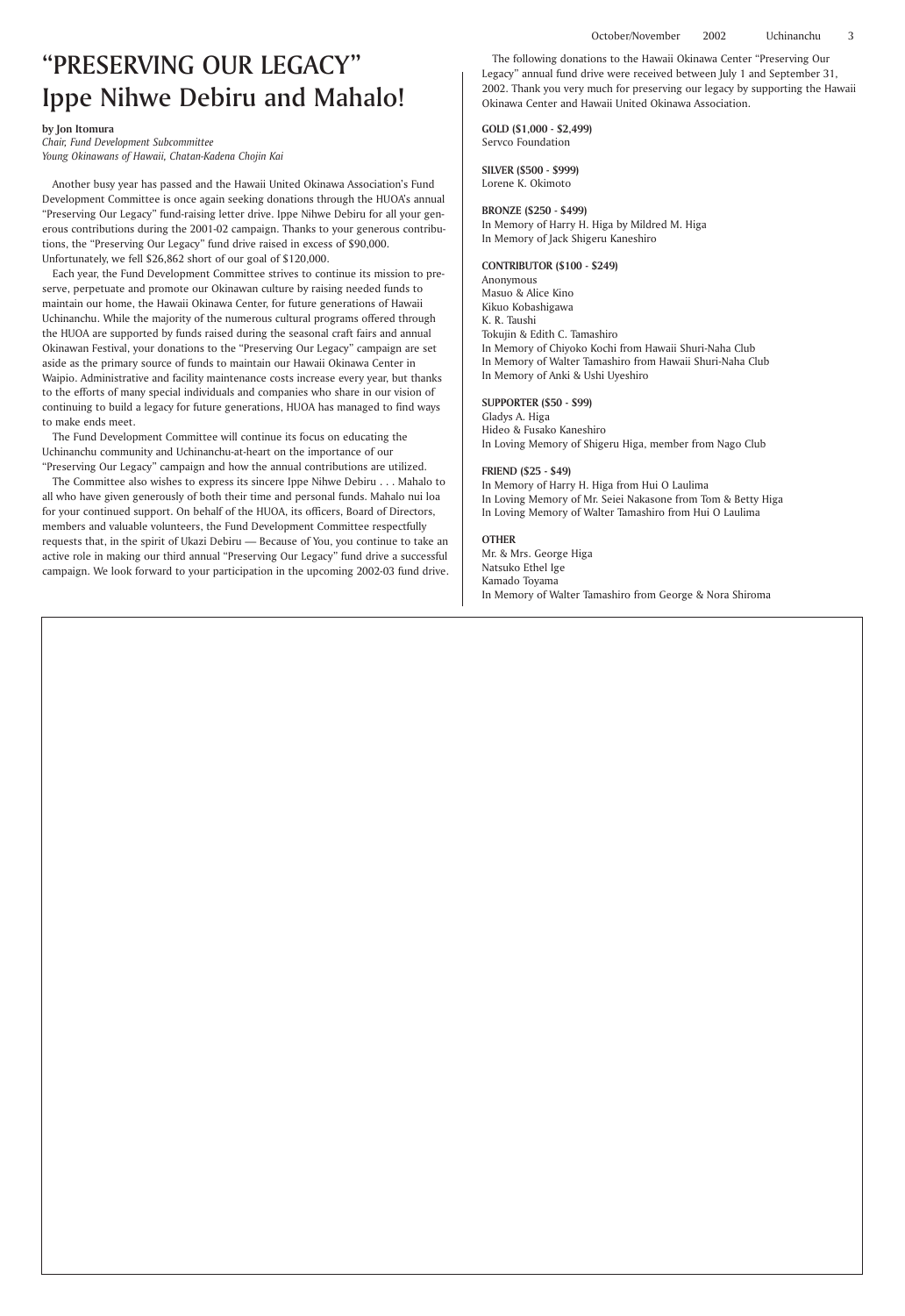## **PRESIDENT'S MESSAGE**

#### *by Gladys Tokunaga-Asao Tamagusuku Club*

Ippe Nifee Deebiru to all of you who generously donated or participated in the special benefit golf tournament on July 19th. After bidding Aloha to our friends from the Okinawa Hawaii Kyokai for whom this tournament benefited, everyone rolled up their sleeves and donned their hachimaki for three major festivals that followed in August.

For three successive weekends in August, Okinawan Festivals were held in Hilo, Pā'ia and Honolulu . . . we were in andagi heaven!

Congratulations to Hui Okinawa for a successful Haari Boat Festival and Maui Okinawa Kenjin Kai for their well-received second Okinawan Festival! The sabani, or Okinawan dugout canoe, presented to Hilo by its sistercity, Nago, more than 10 years ago, were the focus of the Hilo festivities. Maui's homegrown talents and Baban's taste-tested kwatchi delighted audiences throughout their ambitious two-day Festival.

So many friends and shimanchu from all islands gathered at these festivals for lots of fun, good food and great fellowship. Best wishes for many, many more successful festivals to come.

Then on August 31st, to the tune of "Tun-tun ten-tun tun-tun tun-ten-tun . . .," the shiisaa lion made its entry on the grounds of Kapiolani Park to open the 20th Okinawan Festival . . . soon afterwards, dancers called out their high pitched, "Iya sa sa! Haiya!" as they did their paranku drum renditions to enter the clearing. Then, a procession of our colorful HUOA banners followed. Each and every banner unfurled in the wind billowed brightly with the pride of their namesake and the legacy of the shimanchu they represented. Here, they gathered not only for a moment, but also as a reflection of 51 years since the birth of HUOA and 102 years since the first courageous Uchinanchu arrived in Hawai'i. The Okinawan Festival represents our pride in our ethnic heritage and a renewed vow that the cultural legacy of our ancestors will continue for future generations of Uchinanchu and Uchinanchu-at-heart.

On behalf of the HUOA, I would like to thank the thousands of you who unselfishly volunteered to make this a very special 20th Okinawan Festival. We would also like to say Ippe Nifee Deebiru to all of the vendors, exhibitors and performing groups who came together from far and near to share your talents with us.

An unfortunate accident occurred at our Festival that

injured two of our faithful volunteers. I am pleased to report that Mrs. Betsy Miyahira has already returned to her busy schedule. I have also been in contact with Mrs. Eleanor Yonashiro who is progressing in her recovery. We truly value the countless years that they have volunteered for the Okinawan Festival and other HUOA activities and our entire membership sends them our heartfelt wishes for a full and speedy recovery.

On September 21st, the fourth Autumn Okinawa Dance Matsuri drew a sizable crowd despite many competing events. It was primary election night and various high school and collegiate football games were being played, too. The Young Okinawans of Hawaii had

their fare of treats, including shave ice — best way to cool down after an hour of dancing around the hatagashira. The Ryukyu Kobudo Taiko's onolicious grilled meat sticks, piping hot saimin and mini bento filled the opu for the next hour of dancing. Of course, what Okinawan event would be without andagi? Not this one. This year, Hawaii Taiko Kai introduced their cinnamon sugar-coated andagi . . . sooooo maasan . . . if you missed it this year, it's the first one you must have at the next Dance Matsuri in September 2003 . . . keep an eye and ear out for announcements. The traditional andagi was great, too . . . somebody was privileged to learn Baban's secret recipe.

On October 6th, master dancer, Yuiko Majikina Sensei, her students and musicians from Okinawa staged, "Churashima Hawaii Ni Mau," a charity performance for the benefit of the Hawaii Okinawa Center. A capacity crowd at HOC was treated to a performance of the traditional Okinawan dances together with treasured pieces of the Majikina School as well as Yuiko Sensei's cherished choreographies. A very big and

warm Mahalo Nui Loa to Yuiko Sensei, her students and entourage from Okinawa.

We appreciate their generosity in staging such a wonderful concert together with the full support and cooperation of Grand Masters of the Majikina Honryu, Yoshino Majikina Sensei and Yoshinae Majikina Sensei and their Majikina Honryu students in Hawaii. Thank you to all of the Hawaii musicians who served as jikata for a major portion of the program. I would also like to thank the army of HUOA volunteers and members of the HUOA clubs, Club Motobu, Haneji Club and the Nago Club, for very generously sharing their time and efforts for the success of this event. Domo arigato

gozaimashita to all of you.

Since May, Immediate Past President Jimmy Iha, assisted by Dr. Albert Miyasato, worked together with me to oversee that the operations ran smoothly while the search for a new Executive Director began. The HUOA Board of Directors joins me in thanking these two gentlemen for generously volunteering their time and administrative skills in working with our staff and volunteers. Thanks to Jimmy and Dr. Al, we are already seeing positive changes in the five months that have passed since they began overseeing the operation at our HUOA office. Ippe nifee deebiru to both of you.

Jimmy Iha also chaired the Executive Director Search Committee and together with the leadership of Cheryl Okuma-Sepe, Administration Committee vice chair, administered the selection process to find a new

Executive Director. A total of nine people serve on this committee. They were Jimmy, Cheryl, Jimmy Toyama (Administration Committee chair), George Tamashiro (HUOA President-elect), Keith Kaneshiro (HUOA Vice President), Maurice Yamasato (HUOA advisor and former president), Stan Koki (businessman), Roy Asato (owner of Wisteria), and myself.

I would like to thank all of the members of the committee for the extra hours they sacrificed and the serious considerations they made to review all of the materials in the search process. Ippe nifee deebiru to all of you.

The position of the Executive Director was advertised widely and we received 12 applications. The resumes of these applicants were screened and six were selected for the final interview. One person declined and five finalists were interviewed and our final evaluation was made for our selection of Wayne Miyahira as the new HUOA Executive Director. The Search Committee's recommendation was made to and accepted by the HUOA Executive Council. Wayne is considered the Interim Executive Director until a formal vote is taken

at the next Board of Directors meeting on October 21st.

The duties and respon-





*Immediate Past President Jimmy Iha, President-elect George Tamashiro and myself with Okinawa Hawaii Kyokai golfers at our July tournament, which benefited the Kyokai.*

## Diamond Head Mortuary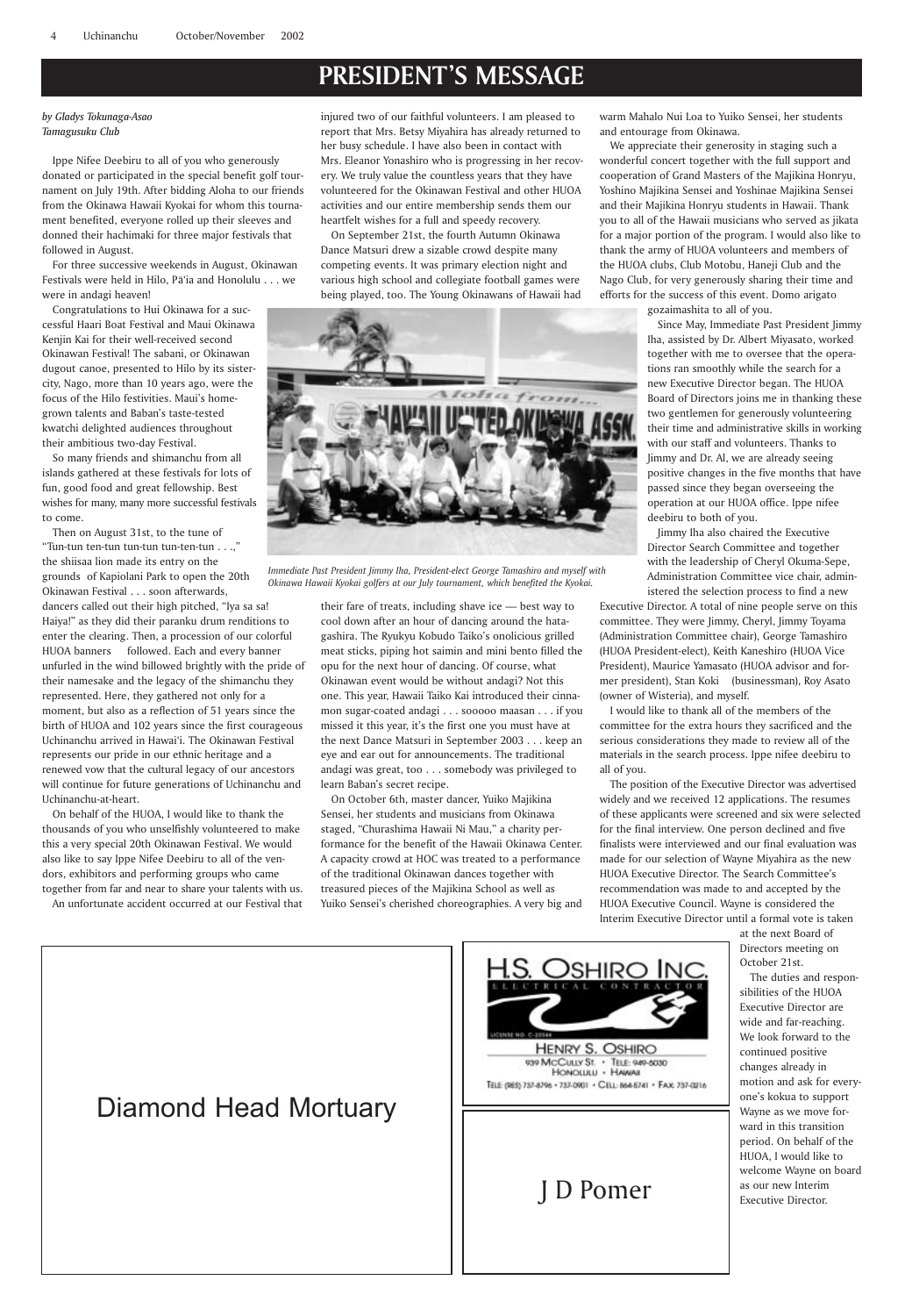## **OUR CLUBS, OUR FUTURE**

## Pearl City Florist

# From OKINAWA

Distributed by THE CHERRY CO., LT Honolulu, HI (808) 537-5245

Using Pure Okinawan Water gives Orion a Unique and Remarkably Refreshing Taste.



Experience a Taste of Okinawa! Now available in Restaurants and Markets in Hawai'i.

(ن



by Blaine Hironaga, Jodi Toyama, Ai Saito and Tom Yamashiro were fun. Prizes were awarded by Rayne Shimabuku. The "Yasai Scramble" was planned by Kazu and Jane Uyehara. The family-style BBQ and potluck lunch was coordinated by Hideo and Fusako Kaneshiro. Winners of the dessert contest were Sally Higa, Jane S. Uyehara and Carolyne Tortora.

———

The Children's Games and Crafts Booth ran smoothly at the Okinawan Festival, thanks to the many hard workers, especially those in charge of some of the activities: Paul Toyama, Nancy Uyehara, Virginia and Carl Oshiro, Tom and Sue Yamashiro, Raymond Nakasone, Blaine and Hope Hironaga, Masa and Peggy Uehara and Bart Muranaka. Kochinda Son Jin Kai also took care of some activities.

———

Itoman Shijin Kai and three other clubs are busy planning this Thanksgiving weekend's Winter Craft Fair. Itoman member Paul Toyama is in charge of setting up on Friday, Nov. 29, and Tom Yamashiro is chairing the clean-up committee, which works throughout the two-day fair, with the most work coming on Sunday afternoon. Jane Takayesu is handling registration and assignment of the vendors. We need help in these and other areas, so club members, please volunteer to help.

A big Ippe Nihei Deebiru goes to the 42 Kanegusuku volunteers for working in the Pigs Feet Soup booth at the Okinawan Festival on Saturday, Aug. 31, during the 7:30 a.m. to 1 p.m. shift. Grant Murata and Linda Nakasone again sold the most scrips. For the 12th year, the most dedicated volunteer, Stan Tamayose of Maui, flew over to work with us, staying in a Waikiki hotel.

———

Ed and Doris Kino reciprocated by working at the Maui Okinawa Kenjin Kai's second annual Okinawan Festival on Aug. 24 at the Rinzai Zen Mission in Pā'ia.

> Another activity that we are actively involved in is the upcoming HUOA Installation Banquet set for Jan. 18, 2003. May Oshiro heads the banquet committee, and Tom Yamashiro is chairing the "Uchinanchu of the Year" committee. Call President Jane Takayesu at 839-2151 if you would like to attend the dinner or help with the planning. The deadline for tickets is in mid-December.

> > ———

Don't forget Itoman Shijin Kai's general membership meeting on Tuesday, Nov. 13, 6:30 p.m., at the Takayesu residence in Moanalua Valley. Call 839-2151 for information.

#### **KANEGUSUKU SONJIN KAI . . .** *by Ed Kino*

Kanegusuku Golf Club's "Imitation" Tournament was held on Tuesday, July 23, at Ewa Village Golf Course. The 16 golfers had "good fun" later at Hal and Mae Tome's place, where the awards were handed out and food and drinks were provided. A-Flite winner was Ed Watase with net 64, and B-Flite winner with net "56" was Hal Tome (scores deducted with 1 less hole). The two-man Blind Partner winners were Hal Tome and 12 year-old Mark Arakaki with net 137. Michelle Nakagawa's A Team beat dad Ed Kino's B Team (eight players each), 598 to 589. Golf balls for the winners and winning teams were again donated by Hal Tome, who also donated his home-grown togan and hyotan to lucky number winners Ed Kino and Richard Shimabukuro.

————

————

Kanegusuku members: don't forget that our 77th shinnen enkai will be held on Sunday, Feb. 9, 2003, at Victoria Inn's 2nd floor banquet room.

————

And finally, Grant Murata is planning to lead a tour to Okinawa for our club in May or October of next year. Call Ed Kino at 262-2608 if you are interested in joining the tour.

#### **HUI OKINAWA . . .** *by Amy Shiroma*

Hui Okinawa's 2002 bonenkai (end of the year party) will be held on Sunday, Nov. 3, at the Hilo Hongwanji Sangha Hall from 11 a.m. to 3 p.m. According to event chair Patti Taira-Tokuuke, the business meeting will include the election of the 2003 officers and board of directors.

The highlight of the day will be the annual awards program. The following awards will be presented: The "Distinguished Service Award" will honor the member who has demonstrated sustained and superior service to Hui Okinawa. The "Chibayaa Award" will be presented to the member who set a fine example through their dedication and diligent service to Hui Okinawa. The "Hatarachaa Award" honors the member who gave extraordinary time and effort in furthering club projects and goals during the year. The "Warabincha Award" will be presented to youths who have volunteered and participated in many of the club's activities.

The highest award, "Member of the Year," honors one special club member for his or her loyalty, dependability, dedicated service and deep commitment to Hui Okinawa. The "Member of the Year" will be Hui

Okinawa's representative as "Uchinanchu of the Year" at the Hawaii United Okinawa Association's annual installation banquet in January.

Sputnik's is catering the bonenkai lunch, which will cost \$12 for adults and \$5 for children ages 6-12. Children under 5 are free. Tickets can be reserved by calling Nancy Nakaishi at 961-4677.

————

The Hui Okinawa Taiko Group has been practicing twice a month at Nani Mau Gardens since January of this year. Their three-hour practice sessions are led by student instructors Troy Takihara, Preston Chibana and Marlene Yafuso.

The group has participated in the Hui Okinawa shinnen enkai, Merrie Monarch Parade float and Haari Boat opening procession. They also performed at the University of Hawaii at Hilo Dance Recital and at Lorraine Inouye's Ohana Fun Day and taught classes at the Hui Okinawa Children's Day Camp.

The student group of 16 rotates to practice on three drums donated by the Ryukyu Kobudo Taiko - Hawaii Shibu. Cardboard boxes are also used as practice drums. The group welcomes your assistance to purchase or build three more odaiko. Please call Milton Yafuso at 935-1492 for more information.

#### **OROKU AZA JIN CLUB . . .** *by Val Teruya*

After a year of planning, the annual Okinawan Festival at Kapiolani Park came and went. What a wonderful way to spend a weekend. Many heartfelt thanks to the nearly 100 volunteers from Oroku Aza and family and friends who came out to help mix andagi batter on Saturday and drop batter for andagi on Sunday. You were an outstanding crew. Would you believe you mixed 275 batches, using more than a ton of flour, a half-ton of sugar and more than 6,000 eggs?! Of course, the most fantastic part was that you all finished the mixing in record time — before lunch. The Sunday crews had it rather rough this year since we were a little short-handed, but many stayed back until 5 p.m. to finish cooking the andagi — and then there was the cleanup. Ippe Nihwe Deebiru to all you hard workers. Hope you all had fun meeting old friends and making new ones. If you didn't have a chance to volunteer this year, we hope you'll be able to participate next year and see what miracles come to pass.

Oroku Aza will be mixing andagi batter for the Winter Craft Fair on Saturday, Nov. 30 from 6 a.m. Come and help and you'll still have time to shop at the craft fair. For more information, call Val at 988-5808.

#### **ITOMAN SHIJIN KAI . . .** *by Jane Takayesu*

Itoman Shijin Kai members have been busy the past few months and continue to be involved in numerous activities.

Our annual picnic with Club Motobu was a huge success. It was held at Ala Moana Park and was attended by about 170 from the two clubs. The games organized



*Ai Saito, Blaine Hironaga and Jodi Toyama set up the games for Itoman and Motobu picnic.*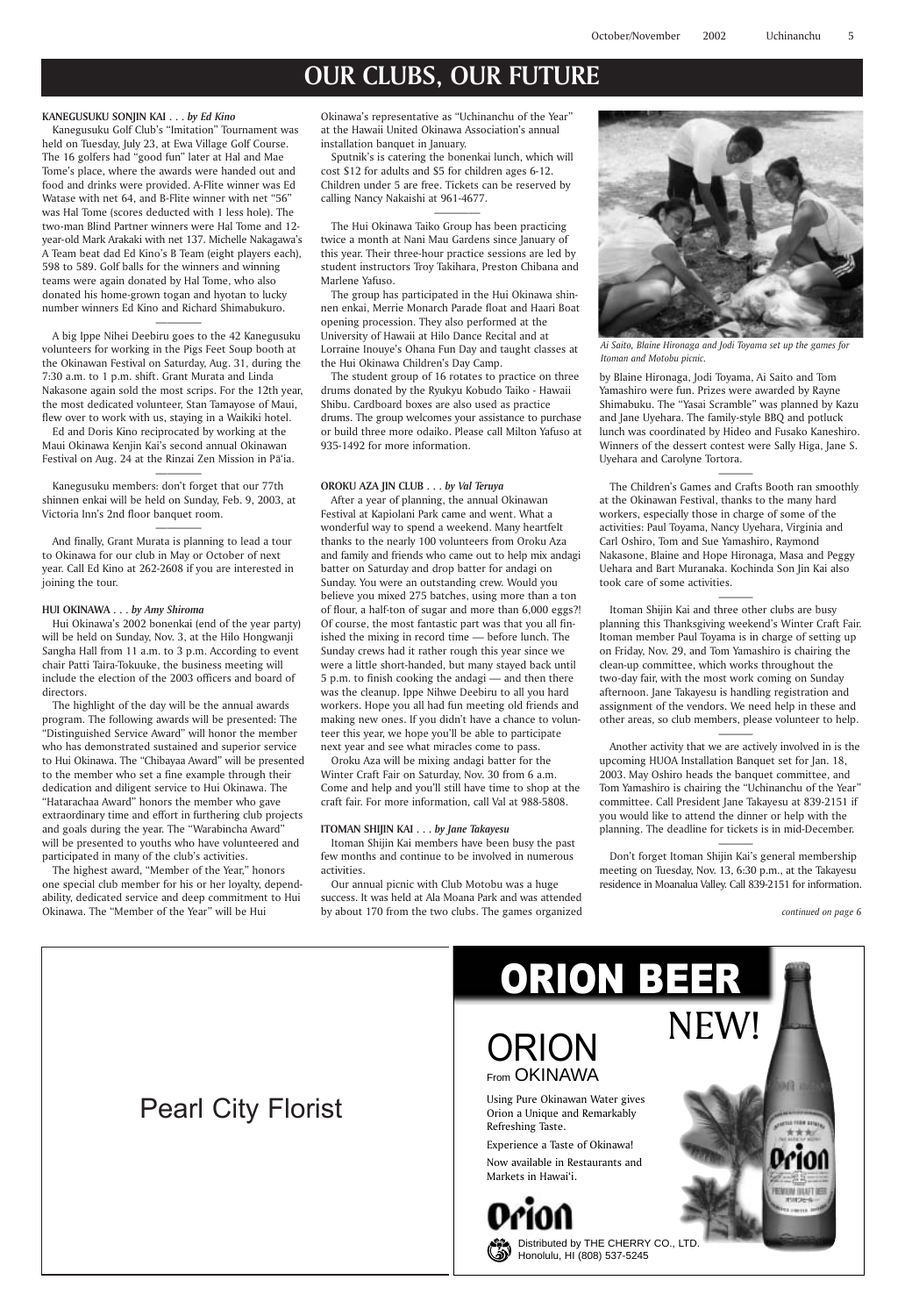**by Joyce Akamine** *Majikina Honryu Buyo Dojo*

The beautiful art of Okinawan dance graced the stage of the Hawaii Okinawa Center on Oct. 6 as Master Sensei Yuiko Majikina and members of the

Majikina Honryu — Majikina Yuiko Ryuubu Dojo and Yui no Kai performed in "Churashima Hawaii Ni Mau (We Will Dance in Beautiful Hawaii)."

More than 600 people enjoyed the Sunday afternoon performance, which Yuiko Sensei and her students staged as a benefit for the Hawaii United Okinawa Association in commemoration of the 30th anniversary of her dojo and the 15th anniversary of Yui no Kai of the Motobu-cho Ryuubu Kenkyuu Circle. The performance included 11 dance numbers, four of which Yuiko Sensei choreographed herself. One number, an eisa-style group dance called "Yunta Bayashi," consisted of two popular folk songs, "Asatoya Yunta" and "Paradaisu Uramajima."

Yuiko Sensei astounded the crowd with her exciting rendition of "Otoko Kanayo," by performing "Kanayo" as a solo male dance rather than a couple or pair's dance as it is usually seen. She also performed a solo rendition of "Takadera Manzai," in which she portrayed one of two brothers who disguises himself as a traveling puppeteer in order to seek out the enemy and avenge his father's murder.

The crowd was also treated to a performance of "Kashikake," a classical Okinawan woman's dance, by Kellie Teru Takamiya, the only Hawai'i dancer to perform in "Churashima Hawaii Ni Mau." Takamiya earned her shinjinsho (first level certificate) under the tutelage of Yuiko Sensei while teaching English to high school

students in Okinawa.

Takamiya's earnest dedication to the art of Okinawan dance was evidenced by her mere presence at the recital. Presently a graduate student at UCLA, she flew in from Los Angeles on the Thursday before to the performance and then caught the "red-eye" flight back to school on Sunday night, immediately after the performance and Aloha party.

The highlight of the afternoon was undoubtedly the dance play, "Watanjaa," which was performed by Yuiko Sensei's top students. "Watanjaa" was choreographed by the late dance Grand Master Yuukou Majikina (father of Hawai'i's Yoshino Majikina Sensei) and tells the story of the merchants and customers who traveled on the ferry boat between the

Watanji and Kachinuhana areas during the late 19th century. A cast of eight dancers portrayed unique characters, such as a tofu vendor, a pig merchant and a courtesan during the crowd-pleasing finale.

The festivities continued late into the afternoon as more than 200 people stayed to mingle and celebrate at the post-performance Aloha Party. The party was planned by Nago Club, with HUOA presenting certificates and gifts to the performers and guests from Okinawa.

Phyllis Shimabukuro-Geiser, Majikina Honryu Buyo Dojo member and chairperson of the "Churashima Hawaii Ni Mau" planning committee, credits the success of the performance to the overwhelming support of the Hawaii United Okinawa Association and its member clubs, the cultural organizations and the many individuals and clubs (Haneji, Motobu and Nago) who assisted with the organization and production of the charity performance.

The performance raised approximately \$4,000 from ticket sales and donations, including a generous donation from Yoshino Majikina Sensei of Hawaii's Majikina Honryu Buyo Dojo. Yuiko Sensei and the dancers, musicians and supporters from Okinawa paid all of their own expenses, including hotel and airfare, to perform in Hawaii at the Hawaii Okinawa Center and at the Lanakila Senior Center.



Announces its Beginners' class, starting January 2003. 10 openings in Mitsufumi Ryu Koten (classical) taiko and contemporary taiko.

## **YUIKO MAJIKINA SENSEI WOWS HAWAI'I AUDIENCE**

Classes held Sunday mornings, 8:30-9:30 a.m., at the Hawaii Okinawa Center. Students must be 12 years of age or older.

*HUOA President Gladys Tokunaga-Asao (left) accepts a donation to HUOA from Yuiko Majikina Sensei.*



*Yoshino Majikina Sensei (left) with dancer Kellie Takamiya, who danced a solo performance of "Kashikake."*

**OUR CLUBS, OUR FUTURE** *(continued from page 5)*

#### **HUI O LAULIMA . . .** *by Thelma Arakawa*

In late July and early August, we had our annual andagi sale at the Farm Fair. A big thank you to Betty Higa for doing such a good job of preparing the batter at Jikoen under some adverse conditions. Thank you also to Betsy Miyahira and Hideko Masaki for taking care of the booth. And, thank you to Sally Kageyama for making those calls to schedule all of the booth workers. Most of all, Ippe Nihei Deebiru to all of our Hui O Laulima members who willingly helped in the kitchen and in the booth. You all helped to make this project, which funds our cultural grants, a very successful one.

On Aug. 31 and Sept. 1, Hui O Laulima participated in the Okinawan Festival. A special thank you to Lillian Takata who did a superb job of preparing our Culture Tent for the festival. Everything went so smoothly. We had a lot of positive comments about our tent. Thank you to Jean Yamasato for taking charge of the everpopular kimono-dressing picture-taking, and also to Young Okinawans of Hawaii President Jodie (Tomasa) Ching who put up the display of artifacts. She did a beautiful job! Thank you also to Bobbi Kuba and Gerri Maeda for continuing to market our cookbooks; both

of you have done a wonderful job of selling the books. A very big thank you to all of you who helped in the Culture Tent. You truly live up to the meaning of our club name: "lending a helping hand."

Hui O Laulima and three other clubs are in charge of the Winter Craft Fair. We will be calling you again for help. Val Teruya, Hideko Masaki and Bobbi Kuba are co-chairing this event for Hui O Laulima. Please contact them if you can help on Saturday and/or Sunday.

#### **OKINAWAN GENEALOGICAL SOCIETY OF HAWAII . . .** *by Nancy Tome*

The year 2002 is coming to a close and we will be celebrating our bonenkai at our Nov. 16 meeting. We usually do cultural things at this gathering, like learning how to kachashi, and just have fun socializing as there is so much to talk about regarding genealogy and our "coffee breaks" are longer than we want them to be.

To further our club's mission, we have developed a number of committees so members can contribute where their talents lie. We're able to get many ideas and have seen exciting results.

This year, we started our database of Issei immigrants. Two members have diligently translated three sources into English, and we are in the process of inputting

information on a second group of immigrants. We were also fortunate to receive a generous donation so we could upgrade our computer capabilities and set up a website so others can access our information.

We will be celebrating our 10th anniversary next year with a trip to Kyushu and Okinawa; plans are progressing well. For now, the tour is open to members only and their friends relatives. However, we may open it up later. As part of our planning, member Nobu Takeno has been giving us detailed "lessons" on the various places we plan to visit. We plan to have lectures during the tour and hope to meet with some kenjinkai in Kyushu. If we determine later that we have additional openings, we'll let you know.







## HAWAII TAIKO KAI

For more information, call Terry Higa Sensei @ 487-6772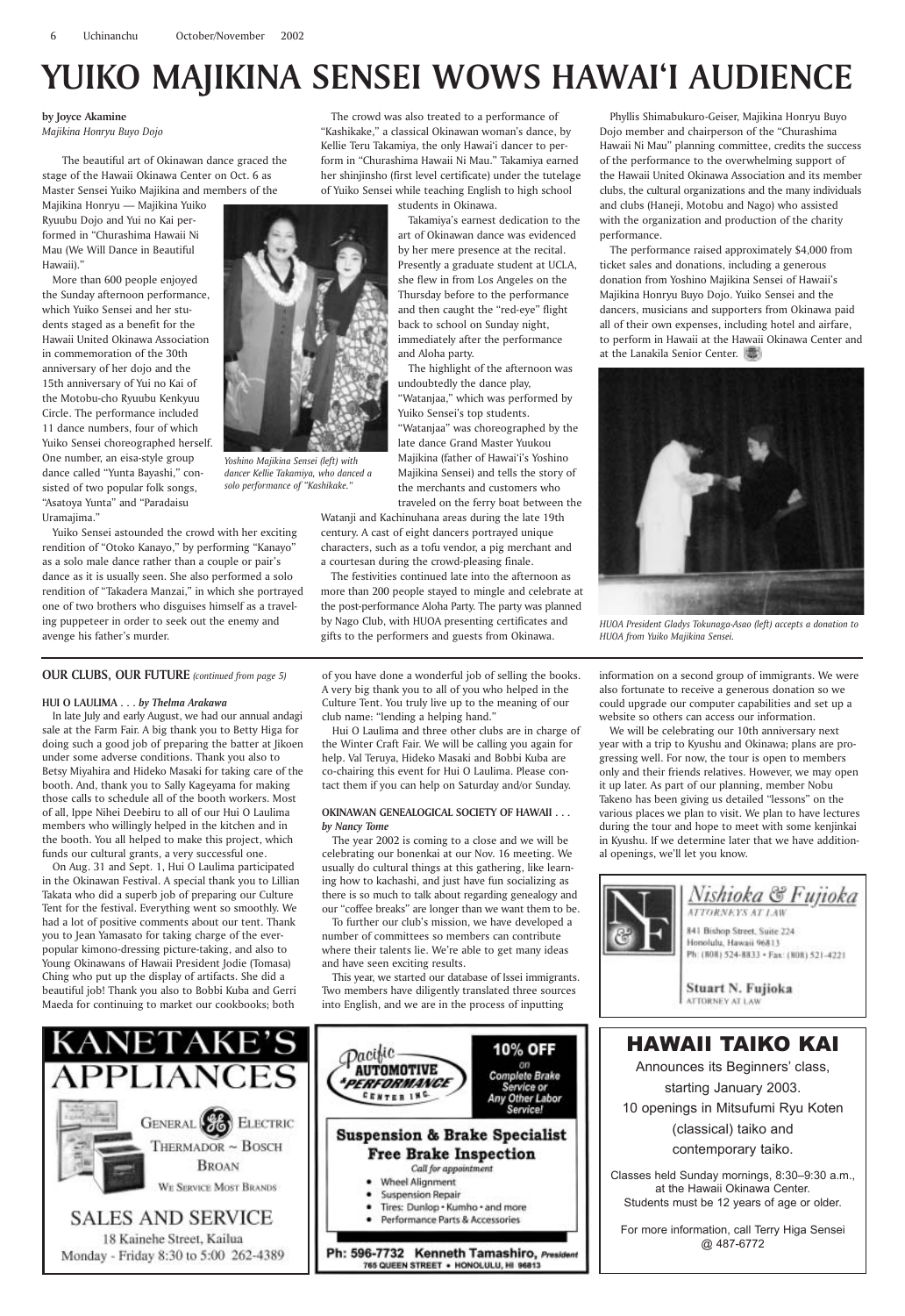## VOLUNTEERS SOUGHT FOR WINTER CRAFT FAIR

Volunteers and blood donors are being sought for the Hawaii United Okinawa Association's annual Winter Craft Fair, set for Saturday, Nov. 30, from 9 a.m. to 3 p.m., and Sunday, Dec. 1, from 9 a.m. to 2 p.m., at the Hawaii Okinawa Center.

This popular craft fair attracts thousands of enthusiastic shoppers over the two-day weekend, so the kokua of many volunteers is needed. Please contact your respective club president or the Hawaii Okinawa Center office to volunteer your services.

The Hawaii Bloodbank Bloodmobile will be onsite from 8:30 a.m. to 1:30 p.m. on Sunday, accepting donations of blood. Please contact Bobbi Kuba at 523-5858 to schedule an appointment to donate the "gift of life."

For more information on the craft fair and blood drive, call 676-5400.

#### CHICK TAKARA ART AVAILABLE AT HOC GIFT SHOP *by Jane Takayesu*

#### *Itoman Shijin Kai*

A 2003 calendar depicting local versions of the 12 signs of the zodiac will soon to be available for sale in the Hawaii Okinawa Center Gift Shop. The comical caricatures of the various animals, one per page, were drawn by local artist Seikichi "Chick" Takara and printed by Quality Graphics. The \$5 purchase price includes



### **APPLICANTS SOUGHT FOR GEIDAI, RYUDAI SCHOLARSHIPS**

The Okinawa Prefectural Government is once again accepting applications for scholarships to the University of the Ryukyus (Ryudai) and the Okinawa Prefectural University of Arts (Geidai). Although the Prefectural Government hopes to award a scholarship to both universities, funding cutbacks may prevent them from doing so. Applicants for the Geidai scholarship must have basic academic knowledge and skills in their field of major.

Urasoe Shijin Kai member Kris Miyashiro was awarded the 2002 Geidai scholarship and is presently in Okinawa, expanding her knowledge of the performing arts.

Hawaii Uchinanchu wishing to apply for the Okinawa Prefecture Emigrant Descent Student Program should leave a message for HUOA's scholarship chair, Chikako Nago, at the HUOA office — 676-5400 — for applications and/or information on the application process. The Hawai'i application deadline is Nov. 8.

#### **HUOA JOINS IN HONORING AJA KOREAN WAR KIA/MIA**

HUOA members participated in a Sept. 24 memorial service at the Korean War Memorial at the State Capitol. The service honored military personnel from

Hawai'i who fought in the Korean War. The memorial service was organized by the Los Angeles-based Japanese American Korean War Veterans organization. According to JAKWV, 247 Japanese Americans nationwide were either killed in action or are still missing in action — 197 of them from Hawai'i. Of that number, about onethird were of Okinawan ancestry. Because of that substantial figure, the HUOA was the only cultural and community group asked to participate as an "endorsing organization." *Pictured here with the wreath offered by HUOA are (from left) Korean The Higa family attended the service to honor Masaru Higa's Yutaka "Riza" Higa, who was killed in action in Korea.*



## HUOA EVENING CRAFT FAIR

in Waipio" December 11, 2002 Wednesday 5:30 pm to 9:00 pm

"Аи Еvening

Enjoy the holidays at HUOA's premier craft fair

*War vet from Los Angeles, Ken Tomei, who is originally from Hawaii; Amy Higa; James Matsuda, whose brother was killed in action in Korea; Hatsumi Higa; Jimmy Iha; Wayne Miyahira and Masaru Higa. youngest brother (Hatsumi Higa's brother-in law and Amy's uncle),*

Crafts, Food, Music and Shopping galore.

Mahalo to member clubs Kanegusuku, Kita Nakagusuku and Kin Chojin Kai for coordinating this fair. Chairpersons for the event are<br>Ed Kino and Dwight Ikehara.

Special events planned for the evening include Door prizes, a Silent Auction, Santa and Live Entertainment.

the 5-1/2-inch by 4-1/4-inch calendar and an envelope for mailing. The calendar makes for a wonderful Christmas or New Year's gift. It will also be on sale in the HUOA booth at the Nov. 30 and Dec. 1 Winter Craft Fair.

Takara, a self-taught artist who is a member of Oroku Azajin Club, is noted for his beautiful full-moon seascapes and floral paintings. The late George Fukunaga, former chairman and chief executive officer of Servco Pacific, purchased many of Takara's paintings for Servco's corporate art collection.

Other Chick Takara works can also be purchased at the Craft Fair and in the Gift Shop, including an eightcard set of floral design note cards for \$4, and lithograph prints of two beautiful Takara paintings, "Lilies of the Valley" and "Water Lilies." The limited edition lithographs prints, which Takara signed and numbered, are printed on acid-free stock. They will be sold at the Winter Craft Fair for \$32, which includes a packing tube.

A portion of the proceeds from the sale of these items will benefit the Hawaii Okinawa Center Volunteers Program Fund.